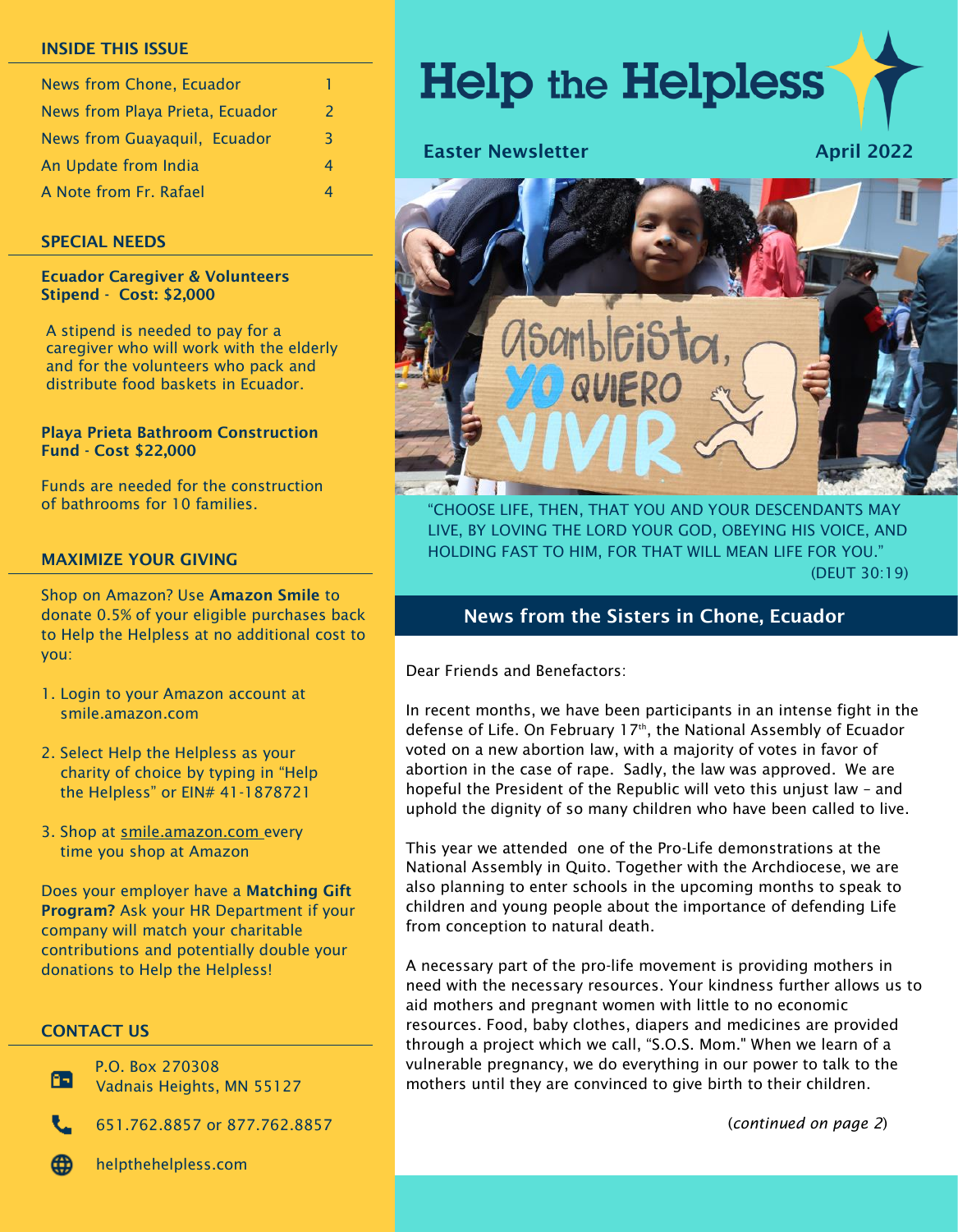## News from the Sisters in Chone, Ecuador

#### (*continued from page 1*)

By helping the mothers feel supported, we can avoid the final resort of committing the crime of abortion.

From our community, "We have chosen Life..." and it is a great desire of ours that everyone accepts it, so that we might live, loving the LORD, our God, obeying his voice, and holding fast to him, for that means life for us.

From Ecuador, THANK YOU to all those whose generosity makes the triumph of Life possible.

God bless you. The Sisters in Chone



# A Message from the Sisters in Playa Prieta, Ecuador

Greetings from Playa Prieta,

We wholeheartedly wish you a Happy Easter of Resurrection! The children have just finished the school year. It has been a difficult year because, in Ecuador, we have had virtual classes practically the whole year. We hope the next school year will be in-person, without any restrictions.

We have made several changes in the school: the "Shrine" (the school's chapel) has been painted, some cement sidewalks have been fixed, and the school's perimeter wall has been built up in an area that had been left incomplete. Above all, the most exciting novelty is the complete renovation of the playground! The previous playground was very deteriorated, so we renewed everything. Now with appropriate flooring, a new swing set, a merry-go-round, teeter totters, and slides, the children can enjoy this space when they return next year.

Taking advantage of the inauguration of the children's playground and coinciding with the end of the school year, we organized a large fair for students and their families to spend a day together. With most of our families having few economic resources, we also used the fair to raise funds for our young people to attend activities and our annual camp this summer. Children made chocolate cakes they sold on the street and organized a garage sale to help earn the money needed. Their enthusiasm was beautiful. These kinds of activities are essential in helping these young people grow and mature in all aspects of their lives.

Since the beginning of the pandemic, we have had in-person catechism classes. We have close to a thousand children, from all different ages, signed up. (Not only from Playa Prieta but from other communities belonging to the Rio Chico



parish as well). The children's catechesis takes place over a 6 year period: three years in preparation to receive their First Communion and three years to receive Confirmation. They receive the sacraments during the month of August. It is beautiful to see the joy of the youngest children and the simplicity with which they approach receiving Jesus in the Eucharist. Many of the children in catechesis are from our school. We are proud to observe their spiritual formation in comparison to children who come from other schools.

(*continued on page 3)*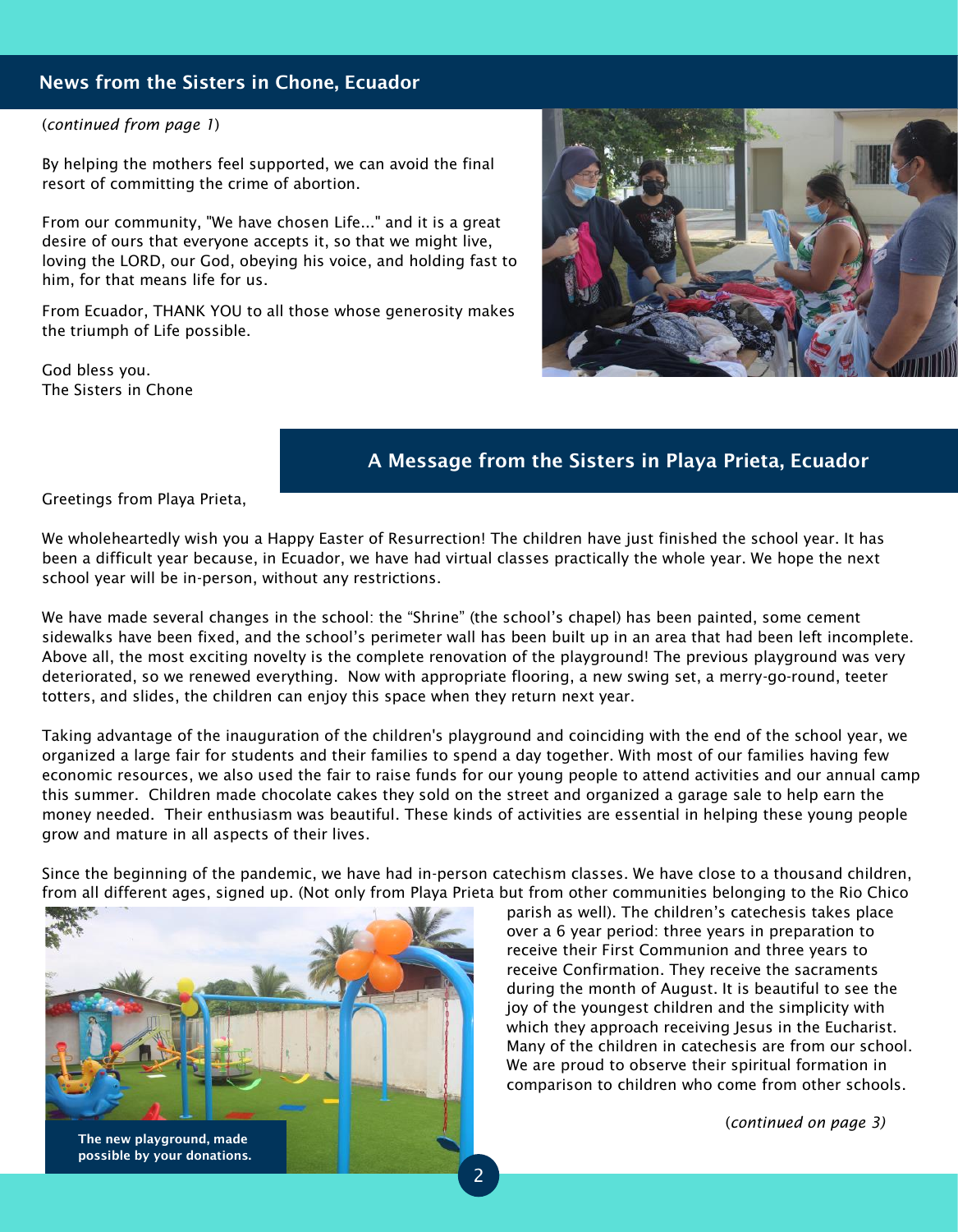#### (*continued from page 2*)

There is also a beautiful atmosphere in our school. Teachers and students are truly united - they love the Sisters, and they love the school very much. Many of our former students come back to visit, always saying the same thing: "We miss this school! We have so many memories of our years spent here…[and] everything we learned and received here!" We are witnesses of how much good is done to these young people and how they truly come out prepared to face life.

The Blessed Virgin Mary also has a very strong presence here at the school. All who visit say they experience great peace. Additionally, the school is turning into a place of pilgrimage. Many come to visit, inspired by Sister Clare's life since she died in the earthquake. The number of visits has increased in the last two years. Even the representative from the Ministry of Education who is assigned to follow-up on our institution has become an avid visitor!

All of this is in large part thanks to you, who make all this possible. Without the much-needed material help, we could not do everything we do. We are so grateful to you, and we pray and entrust you to the Lord every day at Mass and in our prayers. The children of the school also keep you present in their prayers and sacrifices. May God repay you for all the good you do for us and may He reward all your efforts. So many souls are benefiting from your generosity!

May the Lord and Our Mother bless you, bless all your families and accompany you always.

The Sisters in Playa Prieta

# A Message from the Sisters in Guayaquil, Ecuador

Dear Help the Helpless friends:

We wish you a Happy Easter. The Lord conquers death and gives us life in fullness. The Easter experience is what we try to bring to the families and children we work with, thanks to you. May they discover how the Lord is the conqueror of death, not only physical death, but also spiritual death, psychological death, and moral death.

These are the deaths that we encounter daily: broken families, because they have not learned how to love, child abuse, violence and drug addiction. With great sadness we inform you that violence is increasing in the area of El Fortin and Flor de Bastion. There is a problem of gangs of drug dealers. Almost daily there are deaths. Behind one of the soup kitchens there was a shooting, and the father of one of the children was seriously wounded. These children grow up with fear and resentment. Violence is part of their daily lives, and they start



The children receiving their new tennis shoes.

using drugs when they are barely 12 years old. We want to give them life, and life in abundance! The soup kitchens are a wonderful tool for this work. Not only can we feed them physically, but we also educate them, love them, and correct them with affection.

The funds received from Help the Helpless for clothing and shoes were also a great blessing. With the rainy season, the children arrived with their shoes in tatters. It was beautiful to see their smiles when they saw their new tennis shoes. They loved them.

Life in abundance consists, above all, in knowing God. At the moment, we are preparing 20 children from the soup kitchens for Baptism, and several couples whose children are in the Consolata school are being prepared for marriage. Little by little these people are finding the love of God through His provident care for them.

Thank you for everything and please pray that these children, who often see so much suffering and death, can enjoy also the joy of the Resurrection. May God repay you with what your hearts need the most.

The Sisters in Guayaquil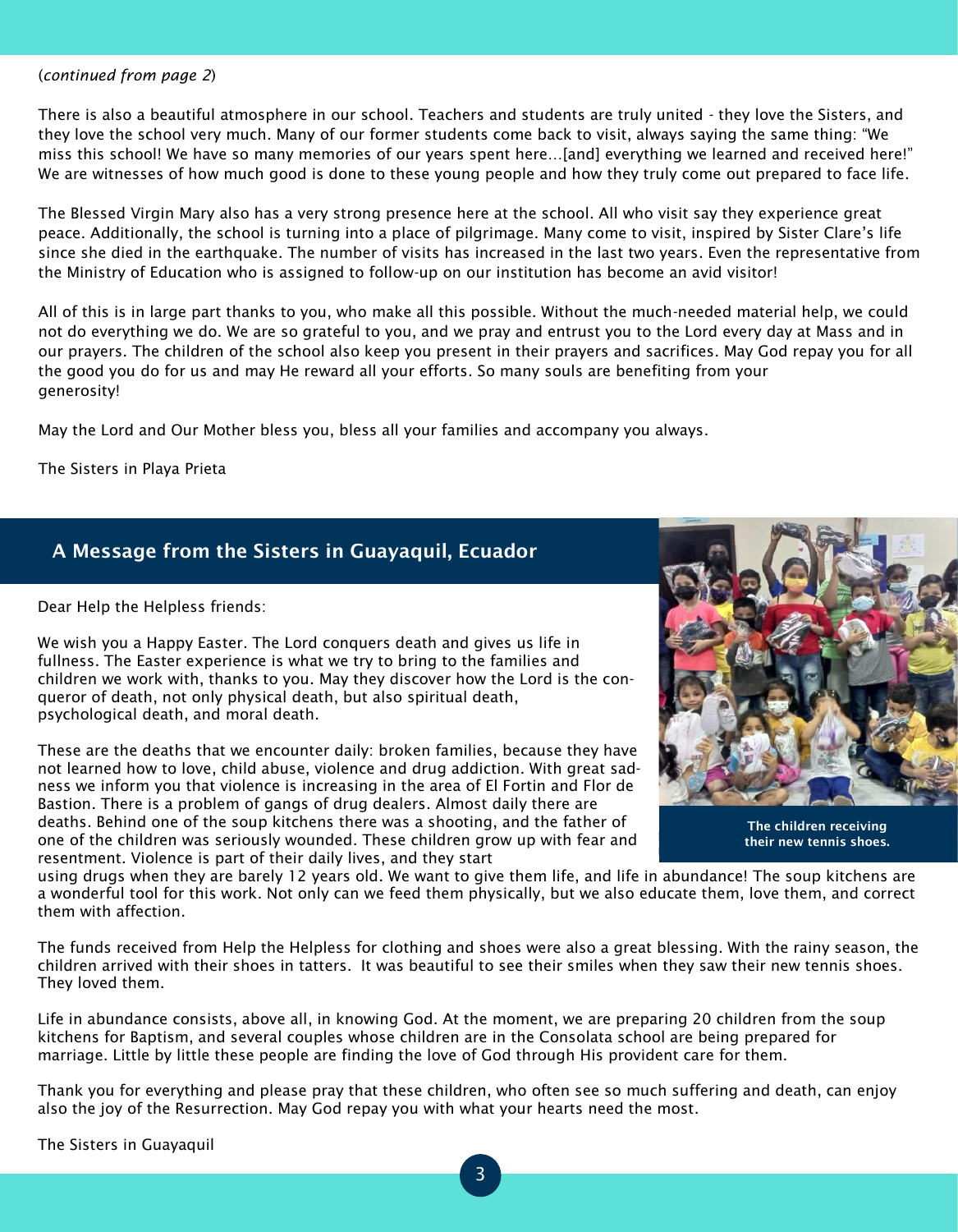## Greetings from India

Dear Loving Friends and Benefactors,

Warm Greetings and Easter Wishes! My heartfelt gratitude to you for your prayers and constant support of St. Mary's. With the grace of our Lord and the blessings of our Rev. Fr. Antony Xavier, the school is running smoothly. The whole campus is filled with joy, smiles, and sounds of children. All these had been missed during the pandemic, but we have finally returned to the normal routine.

I would like to share a beautiful moment that happened during our Silver Jubilee celebration. We invited an alumni, Mr. Thirumurugan, a



Alumni, Mr. Thirumurugan, performs for St. Mary's Silver Jubilee

young man with only one leg, who studied in our Handicapped school in 2006. During his college days, he participated in a professional Dance Troupe and performed all over India. On the day of our Silver Jubilee, he requested to dance for us. Before his performance he spoke to the crowd about the school. He admired the updated facilities at St. Mary's, including our smart classroom, magnificent chapel, bathrooms, garden, recreational facilities, and updated accessibility for the handicapped. He also shared his appreciation for the teachers and told us that when he came to our school, he could not even balance on one leg. The school was his "first stage" and now, he is an accomplished performer! He asked to send his warm thanks to all the benefactors of the school, who made it possible for him to stand on the stage that day.

This has all happened because of your support and prayers. We are always grateful to Help the Helpless, and we are praying for all the benefactors. Please pray for all our St. Mary's children for their success in the forthcoming board examinations. We thank all of you for your prayers and support. We love you all.

> Yours in Jesus, I.MariaSelvam, Administrator



 A group of students and their families celebrating at their Fair in Playa Prieta, Ecuador



have just received new clothes!

## A Note from Father Rafael

Dear Help the Helpless Friends and Benefactors:

We are just about to celebrate Easter, and I want to tell you with great joy: CHRIST IS RISEN, ALLELUIA! And with Him, we, his mystical body, have also risen.

This year is a difficult year for everyone. The pandemic and the Russian-Ukrainian war have complicated all international relations and indicate a very serious fracture between peoples. The appeal of those who run this world is of little avail. But we, as men of God, believers in Jesus Christ and in the definitive triumph of the Church together with Him, cannot lose hope. Time is on our side. The prophesied triumph of the Immaculate Heart of Mary is closer than ever. God will always protect His own, and none of them will be lost.

I want to congratulate all of you for your generosity and for your decision to always remain close to those who suffer and are in need, and with my congratulations, I send the gratitude of all at the Home of the Mother.

Once again, Happy Easter of Resurrection, and may our hope in the Risen Lord grow always. I bless you with all my heart.

Happy children who Father Rafael Alonso Reymundo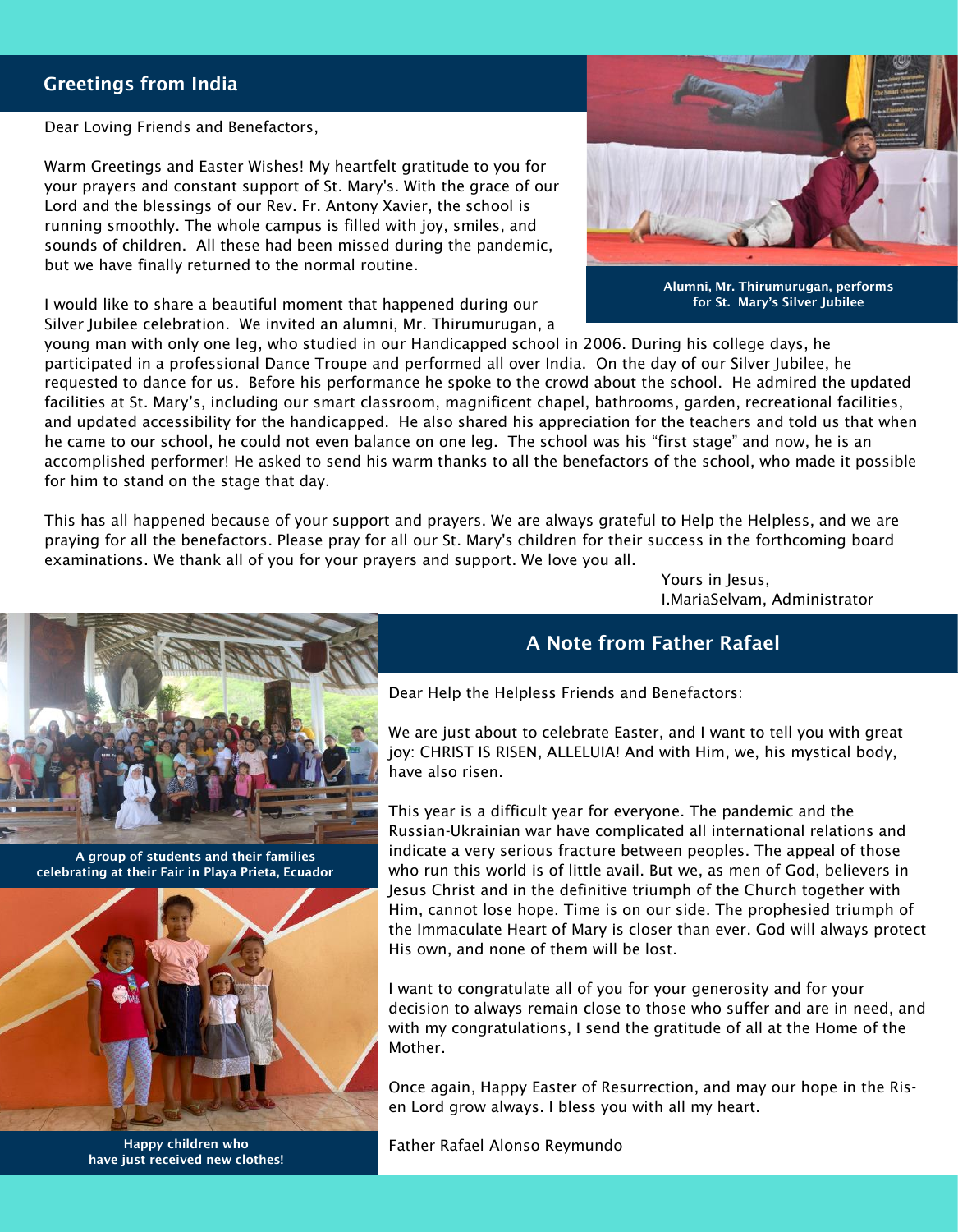#### OUR MISSION

To raise funds and support the works of St. Mary's School and Orphanage for the handicapped, deaf, poor and abandoned children in southern India and for the missionary work of the Home of the Mother Catholic Order in Ecuador.

The children and families we serve are provided with clothing, food, education, shelter and the teachings of the Catholic Church.

Offering love, motivation and educational opportunities, we seek to help children thrive and become self-sufficient young adults, and we support the elderly with dignity and needed assistance.

# **Help the Helpless**

Easter Newsletter April 2022

## SPECIAL FEATURE: Soup Kitchen News from Guayaquil



#### Dear Help the Helpless Friends:

 We would like to thank you in a special way for all the help you have given us for the soup kitchens in Ecuador. This year we worked in three soup kitchens in very marginalized areas of Guayaquil:

#### Sr. Clare Soup Kitchen: Trinitaria Island (In the south zone of Guayaquil)

Here we work in collaboration with a missionary couple who have started a kind of "shelter house" for the youth. The couple gives school support and catechesis to children who are not attending school because of the pademic. When government school support ended, the children were also given lunches.

#### Santos Niños Justo y Pastor: El Fortín

Several young girls collaborate the work of this mission. They receive the children and give them catechesis and lunch. In addition to the 60+ children a day, on Saturdays there are 150 children. It is a precious mission. We are now preparing 20 children for Baptism and some parents for marriage.

#### San José: Flor de Bastión

In the area of the San José soup kitchen, there are many problems due to gangs fighting for the sale of drugs. An impressive missionary, Patricia, is in charge of the mission. She attends to 120 children daily. She is incapable of saying no to any child, so the soup kitchen is growing. The Lord multiplies the food, so from what is left over,



she prepares tubs and takes it to the young people who live by collecting recycling in the streets. Many children from this soup kitchen have also been Baptized and **a** are preparing to receive Holy Communion.

On May 3 we will start a new soup kitchen, God willing! The opening of this new soup kitchen will be accompanied by the opening of a Blessed Sacrament chapel right next door, so the children will be able to make their daily visit to Jesus. We will start with 60 children, but with the possibility of expanding to 100 or more.

We are very happy with the functioning of these soup kitchens. Certainly: "Man does not live by bread alone," but the "material bread" in this case is being the Instrument that brings these children to the "true Bread of Heaven."

Thank you so very much for your continued generosity and support – because of you we are blessed to see the smiles of children. May the Lord fill you with joy!